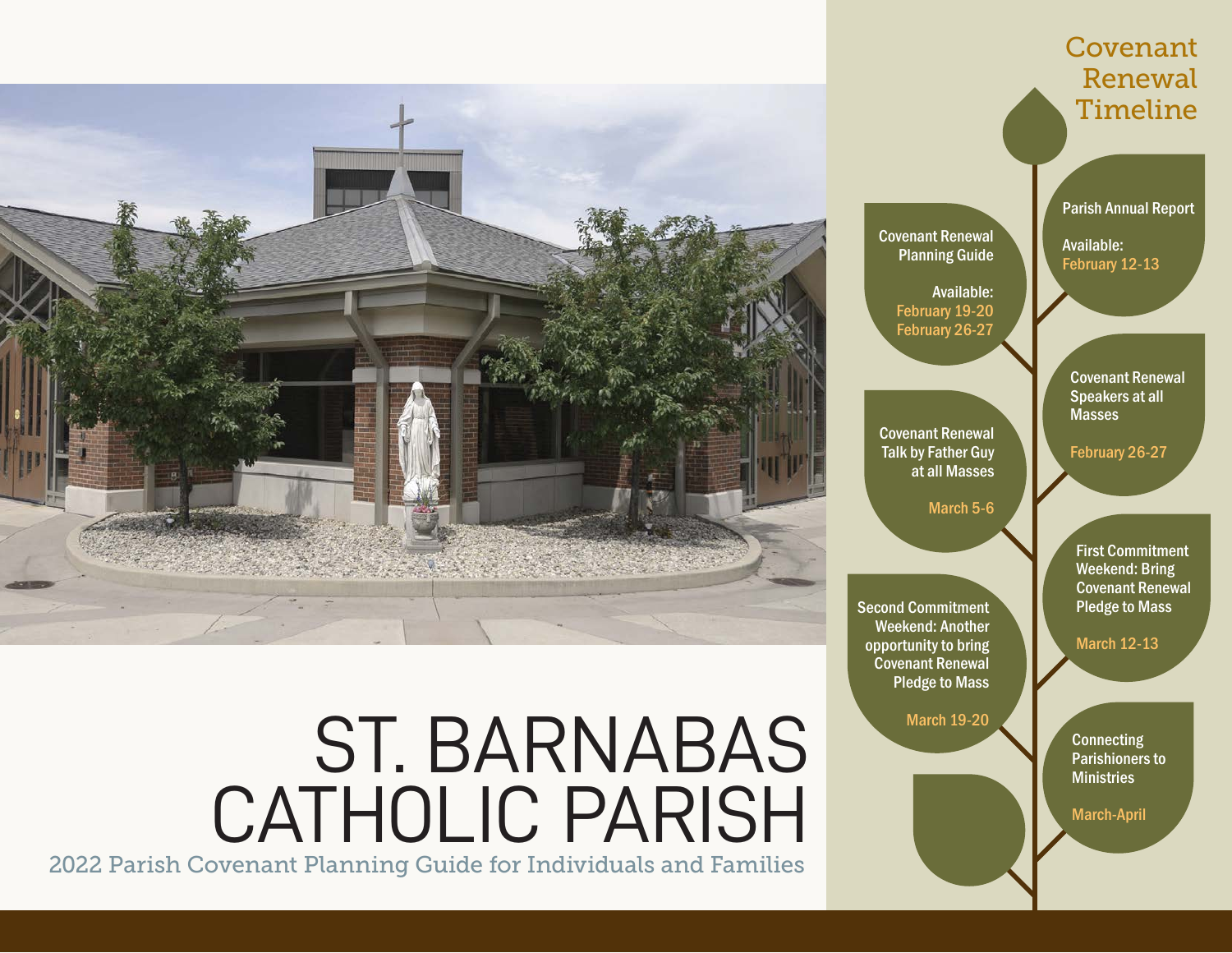

# A LETTER FROM OUR PASTOR

Brothers and Sisters of St. Barnabas,

Before our Lord Jesus ascended to the right hand of the Father in Heaven, He gave His Apostles the "Great Commission." This commission is given through the Apostles to the entire Church, which, of course, includes ourselves. As we think about parish stewardship, let's begin by taking a closer look at the Great Commission, which we find at the end of Matthew's Gospel:

"Go, therefore, and make disciples of all nations, baptizing them in the name of the Father, and of the Son, and of the Holy Spirit, teaching them to observe all that I have commanded you. And behold, I am with you always, until the end of the age." (Mt.28:19-20)

Our mission, then, is to make disciples. If we are to make disciples, we must first be true disciples ourselves. Only then can we be successful in our mission. And as we examine the Great Commission more closely, we find it contains three directives:

- 1. Baptize all nations.
- 2. Teach them to observe all I have commanded you.
- 3. Know that I am with you always.

In living our lives as disciples of Jesus, and in forming disciples in His name, we come to understand what stewardship of the Church really means. "Baptism" refers to the Sacramental and prayer-life of the Church, by which God's grace is given and His people made holy.

"Teaching" means "faith formation," not only for our children, or for the uncatechized, but for each and every one of us. And to know that Jesus is with us always, until the end of time, implies communion with our Lord and with our brothers and sisters in the Faith. Jesus unites us, gives His life constantly to us, and accompanies us every step of the way in life's journey toward our everlasting home in the House of our Father in Heaven. Ultimately, "stewardship" in the Church means moving forward together, by following Jesus Christ, unto eternal life. That is the goal of stewardship. With this goal of salvation and eternal life in mind, how will we live out the Great Commission as disciples this year through stewardship? When we hear the word"stewardship" we usually think about money. But such a minimalistic understanding can translate into simply throwing money at the parish to keep the lights on. Money is only a piece of stewardship, and so we might refer to our financial support of the parish as sacrificial giving. A sacrificial gift, or offering, is more than money; it is an act of grateful devotion to God, which comes from the heart. A sacrificial gift comes from a heart which recognizes what God has given first, and then, as an act of worship and love for God, offers it back. In this sense, sacrificial giving is a form of prayer.

Another misunderstanding of stewardship is that it is about what we are directing toward God. But being good stewards also means caring for ourselves and our loved-ones spiritually. Stewardship is about accepting, and receiving God's gifts to us in Word and Sacrament; it means being fed spiritually. God wants us in good, spiritual health, so we should take advantage of opportunities to grow spiritually this year through prayer, celebration of the Sacraments, and in some form of faith formation and catechesis. Ultimately, a disciple is a student of Jesus. Finally, stewardship means giving ourselves personally to others, by sharing the various spiritual gifts and talents God has given to each of us. This means we make a difference in our parish, and in the world around us, by stepping up, and by reaching out. Disciples are persons, and so disciples are made and sustained person to person, through the gift of self to one another.

St. Barnabas was founded as a stewardship parish, and has been a great example of stewardship since 1965. As pastor, I want to thank you in advance for your generosity to our parish through the sharing of your time, talent, and treasure. Together, let us fulfill the Great Commission by making disciples; and let us practice our own discipleship through stewardship.

Blessings,

Fr. Roberts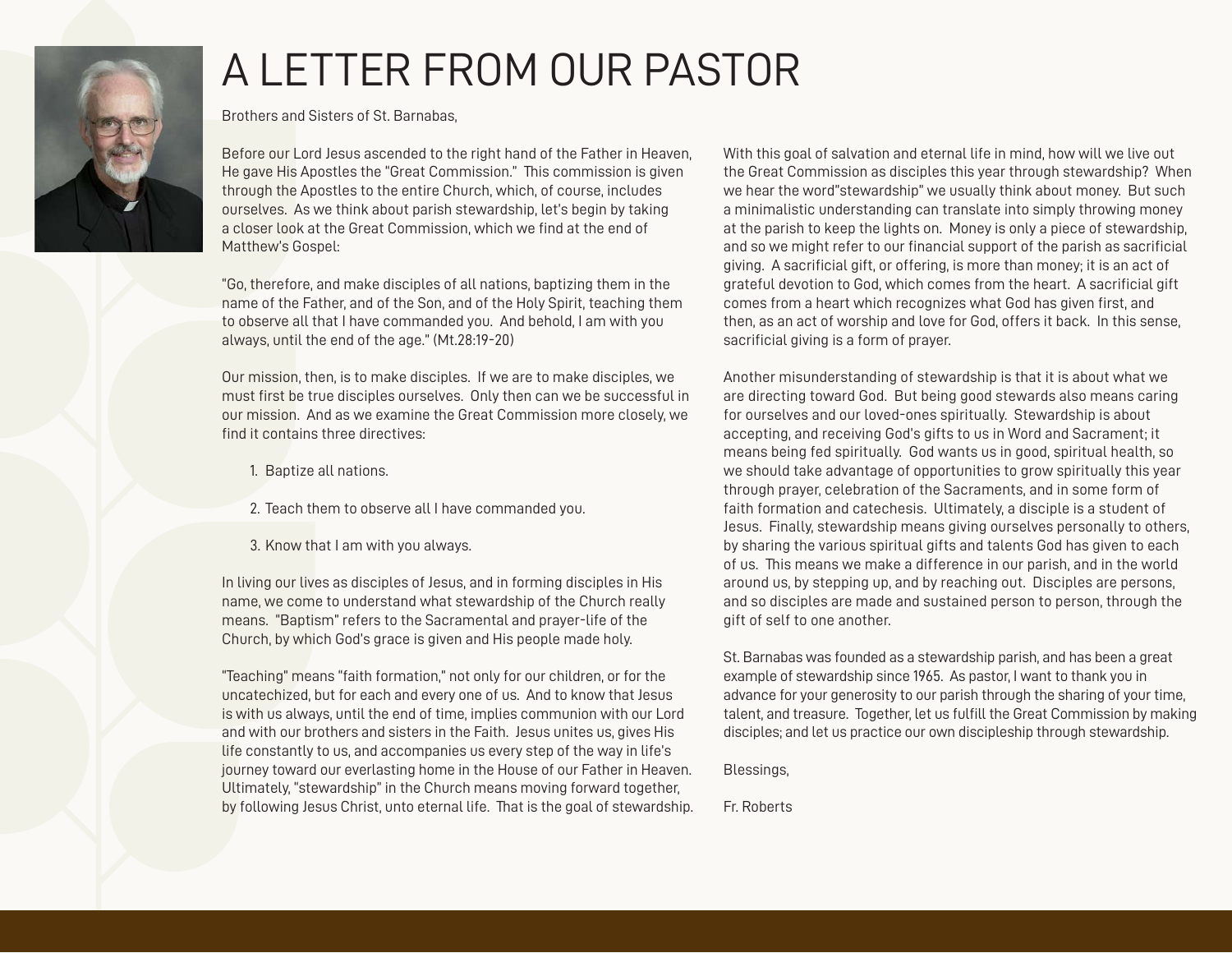# MAKING A PLEDGE

#### How do I discern my commitment to the parish covenant?

Traditionally with tithing in the Catholic Church, we are called to share 5% of our gross income with our parish. We can then share another 5% with charities of our choice making up the 10% tithe each year. Sometimes families work toward this 10% tithe over several years, but the tradition is for every parish family to tithe 5% of their gross income to St. Barnabas parish each year. With this context, consider using the following steps to guide your discernment process.

### STEP 1

Place yourself in the presence of God. Remind yourself that God is with you in this moment and in this process.

# STEP 2

Spend some time thinking about the blessings that God has given you in your life. Thank God for one or two ways that he has blessed you through the St. Barnabas parish community.

#### STEP 3

Speak to God about the options that are available at St. Barnabas to practice Stewardship through prayer, formation, service, and hospitality as well as through sacrificial giving.

# STEP 4

Ask God to show you how the different aspects of stewardship are already part of your life. What types of personal or communal prayer, ways of educating yourself about your faith, service projects, or opportunities to be hospitable have led you to greater faith, hope and love in your life in the past? Invite the Holy Spirit to bring to light any areas you might have overlooked.



# STEP 5

Ask the Lord to help you to see how your pledge will affect the people involved – yourself, your family, and the wider parish community. How will your commitment help others?

#### STEP 6

Pray that God will show you your emotions regarding this commitment, especially any that you've not yet acknowledged. Do these emotions come from a part of you that is in sync with God or from the part of you that is running from God?

# STEP 7

Surrender everything to God, saying, "Thy will be done, Lord. Jesus, I trust in You." Ask God to give you a sense of peace with your commitments.

# STEP 8

If you feel called to make a commitment right now, place that commitment before God and ask God to make good come from that pledge. If you feel called to continue discerning for a while longer, ask God for the patience to wait for God's call. Take note of the direction that God seems to be leading you right now, and whether or not this seems to be how God has been nudging you for awhile now.

# STEP 9

Close your prayer by filling out your pledge card, remembering to bring it to Mass with you to turn in on March 12/13 or March 19/20. Recall your prayer of surrender, "Thy will be done, Lord. Jesus, I trust in You." Amen.